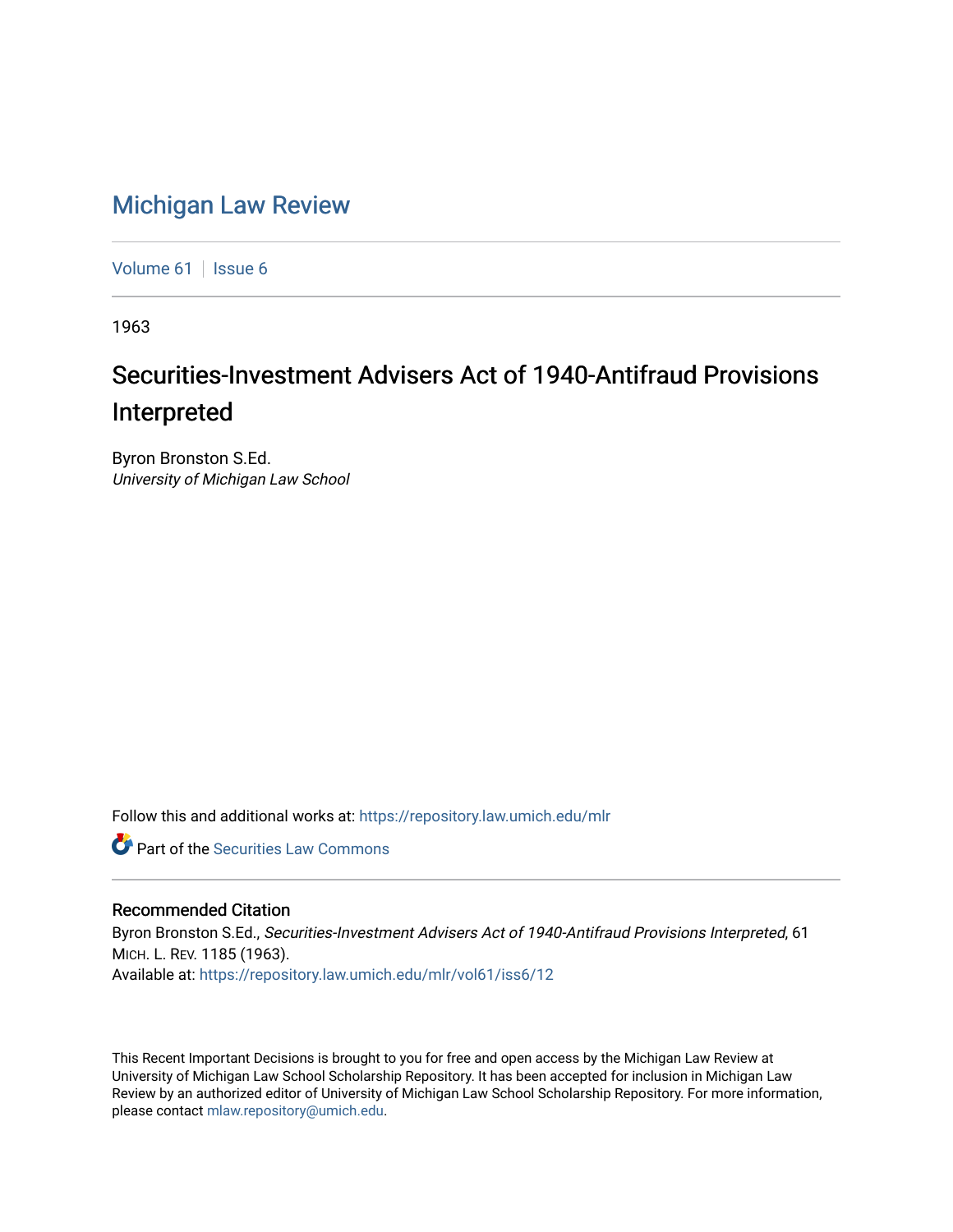SECURITIES-INVESTMENT ADVISERS ACT OF 1940-ANTIFRAUD PROVISIONS INTERPRETED-Defendant, Capital Gains Research Bureau, *Inc.,* an investment advisory service, published a bulletin entitled "A Capital Gains Report," each issue of which advised approximately 5,000 subscribers as to the investment potential of a particular corporation's stock. On at least five occasions Capital Gains, and its president and sole stockholder, also a defendant, acquired some shares of a stock and, without revealing their interest therein, recommended its purchase in the bulletin. Following each recommendation, trading in the stock increased, the price rose, and, within a few days, defendants sold their shares at a profit.1 The Securities and Exchange Commission, alleging that defendants, by failing to disclose their individual interests in the *stocks,* had violated section 206, clauses (1) and (2), of the Investment Advisers Act of  $1940<sub>i</sub><sup>2</sup>$  sought a temporary restraining order, preliminary injunction, and final injunction against defendants. Clauses (I) and (2) provide: "It shall be unlawful for any investment adviser  $\dots$  (1) to employ any device, scheme, or artifice to defraud any client or prospective client; (2) to engage in any transaction, practice, or course of business, which operates as a fraud or deceit upon any client or prospective client." The district court denied the motion for a preliminary injunction.3 A three-judge panel of the Court of Appeals for the Second Circuit affirmed, one judge dissenting.4 Upon rehearing en bane, *held,* affirmed, four judges dissenting. Under clauses (I) and (2), an investment adviser is under no affirmative duty to those advised to disclose information regarding his personal holdings in a recommended stock. *SEC v. Capital Gains Research Bureau, Inc.,* 306 F.2d 606 (2d Cir. 1962), *cert. granted,* 371 U.S. 967 (1963).

At common law, where one party to a business transaction is under a duty of disclosure, he is liable to the other for harm caused by his intentional failure to disclose facts of which the other is ignorant and which.

1 On a sixth occasion, defendants took a short position in a stock and, without disclosing this position, advised that the stock was overvalued. Immediately following this advice, trading in the stock increased, the price fell, and defendants bought in at **a** profit.

2 54 Stat. 852, 15 U.S.C. §§ SOb-6(1), (2) (1958). For general surveys of the act, see 2 Loss, SECURITIES REGULATION 1392-1417 (2d ed. 1961); 3 *id.* at 1515-18; Reese, *Securities Legislation of 1960,* 17 Bus. I.Aw. 412 (1962).

3 SEC v. Capital Gains Research Bureau, Inc., 191 F. Supp. 897 (S.D.N.Y. 1961).

4 SEC v. Capital Gains Research Bureau, Inc., 300 F.2d 745 (2d Cir. 1961).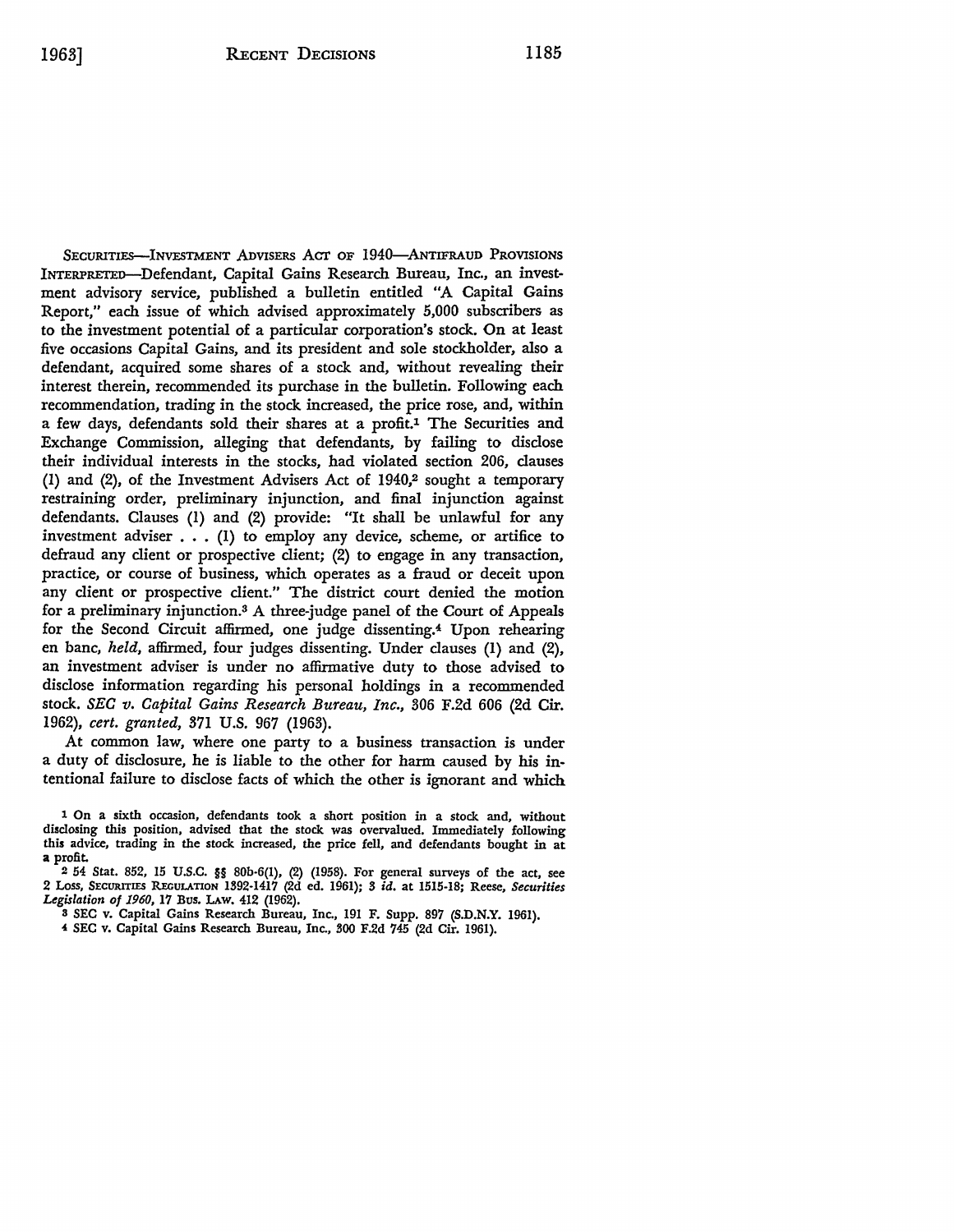he would regard as material in determining his course of action.5 The early development of this form of the law of deceit occurred in the context of the traditional fiduciary or confidential relationships involving, for example, agents and trustees.<sup>6</sup> The extent to which Congress, in enacting clauses (I) and (2), intended to apply them to the comparatively modem investment adviser-client relationship, and to liberalize the common-law requirements of the tort in recognition of the special needs of the securities business, presented the pivotal issue in the principal case.

In response to this issue, the district court ruled that the concepts of fraud and deceit in clauses  $(1)$  and  $(2)$  were employed by Congress in the strict common-law sense, that in order to sustain a violation it is necessary to prove that defendants' conduct resulted in loss to clients or prospective clients, and that no such showing had been made.7 This interpretation seems unduly restrictive. In construing various antifraud provisions of the federal securities laws, in particular section 17(a) of the Securities Act of 1933,<sup>8</sup> upon which clauses (1) and (2) were based, $9$  the courts have frequently declared that in order to sustain a violation every element of common-law deceit need not be proved;10 in particular, proof of loss has been deemed unnecessary.11 This liberalization is the result of a recognition by Congress and the courts of the unique nature of the securities business.12 "The essential objective of securities legislation is to protect

5 PROSSER, TORTS§ 87 (2d ed. 1955); REsTATEMENT, TORTS § 551 (1938).

6 2 REsTATEMENT (SECOND), AGENCY § 389 (1958); 1 REsTATEMENT (SECOND), TRusrs § 170 (1959).

<sup>7</sup>Alternatively, the court said that proof that defendants intended their clients or prospective clients to suffer a loss would satisfy clauses (1) and (2). Yet, not even at common law was such an intent an element of the tort of deceit. 1 HARPER &: JAMES, TORTS § 7.3 (1956); PROSSER, *op. cit. supra* note 5, § 88.

s 48 Stat. 84, as amended, 15 U.S.C. § 77q(a) (1958).

9 *Hearings on S. 1178 to S. 1182 Before the Subcommittee on Securities of the Senate Banking and Currency Committee,* 86th Cong., 1st Sess. 516-17 (1959); 3 Loss, *op. cit. supra* note 2, at 1515. Clauses (1) and (3) of § 17 provide: "It shall be unlawful for supra note z, at 1919. Clauses (1) and (9) or  $\frac{1}{2}$  if provide: It shall be unlawful for any person in the offer or sale of any securities  $\dots$  (1) to employ any device, scheme, or artifice to defraud, or  $\dots$  (3) to business which operates or would operate as a fraud or deceit upon the purchaser." 48 Stat. 84, as amended, 15 U.S.C. § 77q(a) (1958).

10 Norris &: Hirshberg, Inc. v. SEC, 177 F.2d 228 (D.C. Cir. 1949); Hughes v. SEC, 174 F.2d 969 (D.C. Cir. 1949); Hughes &: Co. v. SEC, 139 F.2d 434 (2d Cir. 1943), *cert. denied,* 321 U.S. 786 (1944); Archer v. SEC, 133 F.2d 795 (8th Cir.), *cert. denied,* 319 U.S. 767 (1943). Though such statements have usually been made in regard to deceit by misrepresentation, they would seem to apply with equal force to deceit by nondisclosure.

11 "The fraud known to common law which required reliance on the alleged false statements and resulting damage to the person addressed is not the fraud required to constitute a violation of § 17(a)(l) of the Securities Act of 1933." Los Angeles Trust Deed &: Mortgage Exch. v. SEC, 264 F.2d 199, 210 (9th Cir. 1959). Similarly, in Hughes v. SEC, *supra* note 10, at 974, a suit to revoke a broker-dealer's registration for fraudulent activities, the court said that "the revocation is proper even if one, or none, of the particular clients here involved has been misled or has suffered injury."

12 "The business of trading in securities is one in which opportunities for dishonesty are of constant recurrence and ever present. It engages acute, active minds, trained to quick apprehension, decision and action. The Congress has seen fit to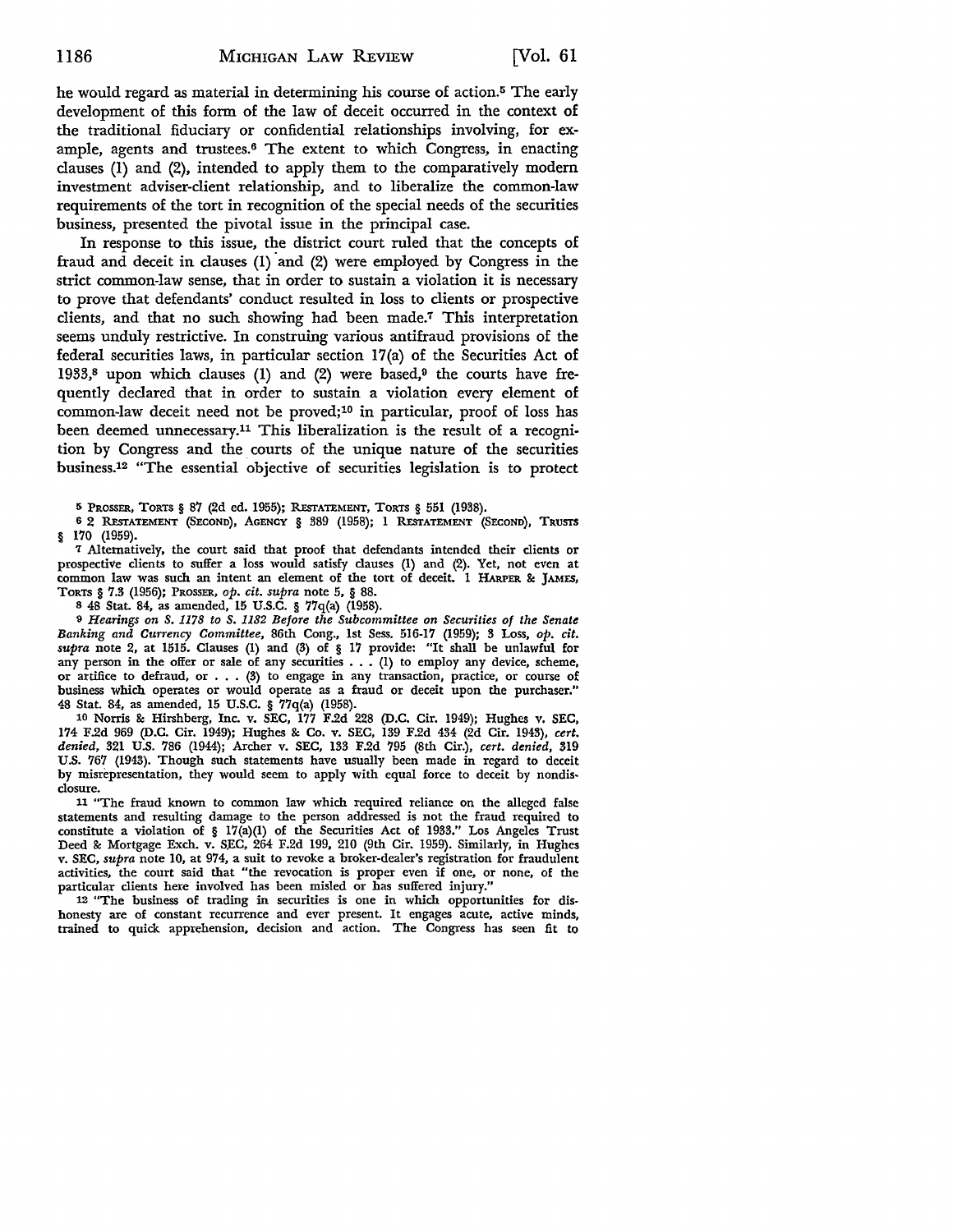those who do not know market conditions from . . . those who do."13

Apparently recognizing the unreasonableness of the requirement of proof of loss under clauses (I) and (2), the majority in the principal case rejected the district court's position. It affirmed, however, the finding that deceit by nondisclosure had not been proved, on the ground that an investment adviser is under no affirmative duty to those advised to reveal information regarding his personal holdings in a recommended stock. This determination was based primarily upon implications drawn from a recent amendment of section 206 and the legislative history preceding that amendment. In 1960, Congress altered section 206 by adding clause (4), which provides: "It shall be unlawful for any investment adviser ... (4) to engage in any act, practice, or course of business which is fraudulent, deceptive, or manipulative. The Commission shall, for the purposes of this paragraph (4) by rules and regulations define, and prescribe means reasonably designed to prevent, such acts, practices, and courses of business as are fraudulent, deceptive or manipulative."14 In support of the enactment of this provision, the SEC had expressed the doubt that clauses (I) and (2) were limited by common-law concepts of fraud and deceit, and suggested that clause (4) would enable the Commission "to deal adequately with such problems as a material adverse interest in securities which the adviser is recommending to his clients."15 This purported inadequacy of clauses (I) and (2) induced Congress to enact clause (4).16 Likewise, it influenced the holding of the majority of the court in the principal case.

It is clear, nevertheless, that the relationship between the adviser and his clients should be one of trust and confidence.17 Indeed, he has been termed a fiduciary,18 a characterization which has found some judicial support.10 Whether he advises individual clients in personal interviews or a large number of persons through the mails, the investment adviser expressly or impliedly represents that he is disinterested and that his paid

regulate this business. Though such regulation must be done in strict subordination to constitutional and lawful safeguards of individual rights, it is to be enforced notwithstanding the frauds to be suppressed may take on more subtle and involved forms than those in which dishonesty manifests itself in cruder and less specialized activities." Archer v. SEC, 133 F.2d 795, 803 (8th Cir. 1943).

13 Hughes & Co. v. SEC, 139 F.2d 434, 437 (2d Cir. 1943).

14 74 Stat. 887 (1960), 15 U.S.C. § 80b-6(4) (Supp. III, 1961).

15 *Hearings on S. 1178 to S. 1182, supra* note 9, at 516-17. At the same time, the SEC pointed out that "the language of section 206, making it unlawful to employ any device to defraud a client, or to engage in any transaction which operates as a deceit upon a client, are modeled on clauses (1) and (3) of section  $17(a)$  of the Securities Act of 1933. Under that section the common law deceit concepts no longer acted as a bar to the defrauded buyer. • • . Therefore, a question arises as to the SEC's claim that it has been limited by these concepts under section 206." *Id.* at 516-17.

16 See S. REP. No. 1760, 86th Cong., 2d Sess. 8 (1960).

17 That such a relationship should exist was expressly approved by the majority. Principal case at 608.

18 SEC Securities Act Release No. 3043, Feb. 5, 1945.

10 Hughes v. SEC, 174 F.2d 969 (D.C. Cir. 1949).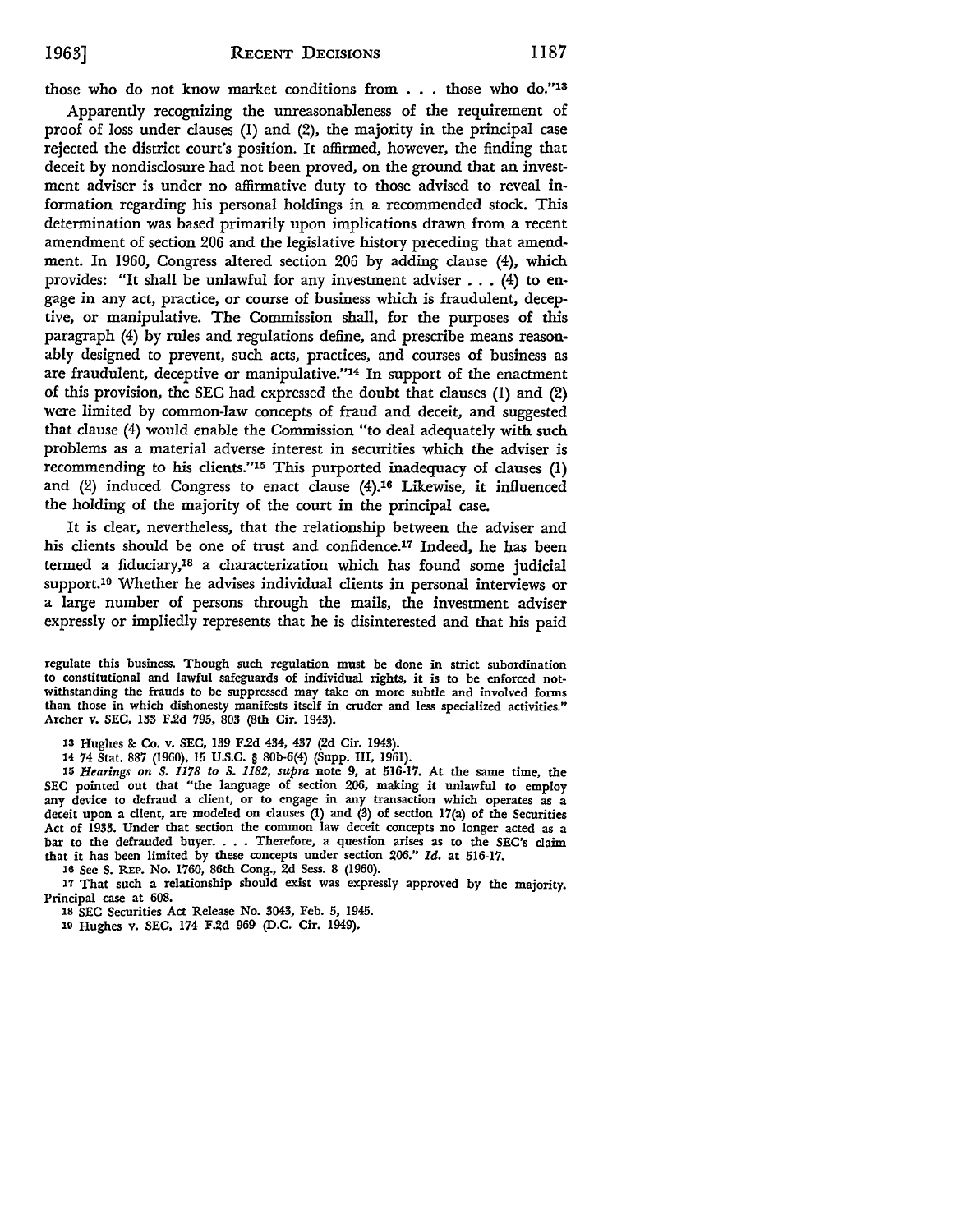advice is in the best interests of his clients. Yet he is not disinterested if he himself is also a beneficial owner of a recommended stock. Viewed against this background, the weight given by the majority of the court to the SEC's pronouncements before Congress, without an actual examination of the relationship between the investment adviser and his customers or the duties to which that relationship might give rise, is seemingly unjustified.

In *SEC v. Torr,20* the presence of an undisclosed personal interest, economically similar to that of the defendants in the principal case, was held to constitute a violation of section  $17(a)(1)$  of the Securities Act. There, certain defendants recommended the purchase of a particular stock without disclosing that they were to receive bonuses on those purchases resulting from their recommendations. Judge Patterson stated that *it* was plain enough that this selling campaign "operated as a deceit on purchasers.''21 The majority in the principal case approved the *Torr* decision, but apparently sought to distinguish it factually. In contrast to *Torr,*  the majority declared that "the SEC's proof tends only to show that, at .most, defendant ... profited personally from the predictable market effect of his honest advice."22 Yet, in *Torr,* it could be said with equal accuracy -that defendants merely profited from the predictable market effect of their "honest" advice. As in the principal case, there was nothing to indicate that any defendant misrepresented any fact bearing on the intrinsic worth of the recommended stock. Nor can the cases be convincingly distinguished on the basis of the relatively slight difference between the personal interests of the respective defendants. Though *Torr* was, of course, a Securities Act case, the origin of clauses  $(1)$  and  $(2)$  in section  $17(a)$  and the policy of Congress in favor of a broad construction of the securities laws suggest that clauses (1) and (2) should be interpreted with the same justifiable liberality which has been applied to the Securities Act generally, and, specifically, that defendants' conduct in the principal case was, indeed, within the scope of those provisions.<sup>23</sup>

The SEC's new rule-making power under clause (4) appears to have influenced the majority's determination to a large extent. The majority chose not to decide whether the first sentence, declaring fraudulent, de-

20 15 F. Supp. 315 (S,D.N.Y. 1936), *rev'd on other grounds,* 87 F.2d 446 (2d Cir. 1937).

21 *Id.* at 317. "When a person gives advice to buy a stock under circumstances that lead the listener or reader to believe that the advice is disinterested, and suppresses the fact that for giving such advice he is in reality being paid by one anxious to sell the stock, the purchaser acting on the advice is imposed upon and deceived." *Ibid.* 

22 Principal case at 609.

23 In an opinion of James A. Treanor, Jr., Director of the Trading and Exchange Division, it was said: "An investment adviser is a fiduciary. As such he is required by the common law to serve the interests of his client with undivided loyalty. In my opinion a breach of this duty may constitute a fraud within the meaning of clauses (1) and (2) of section 206 of the Investment Advisers Act (as well as the antifraud provisions of the Securities Act of 1933 and the Securities Exchange Act of 1934)." SEC Securities Act Release No. 3043, Feb. 5, 1945. A similar position has been taken by Professor Loss. See 3 Loss, *op. cit. supra* note 2, at 1515.